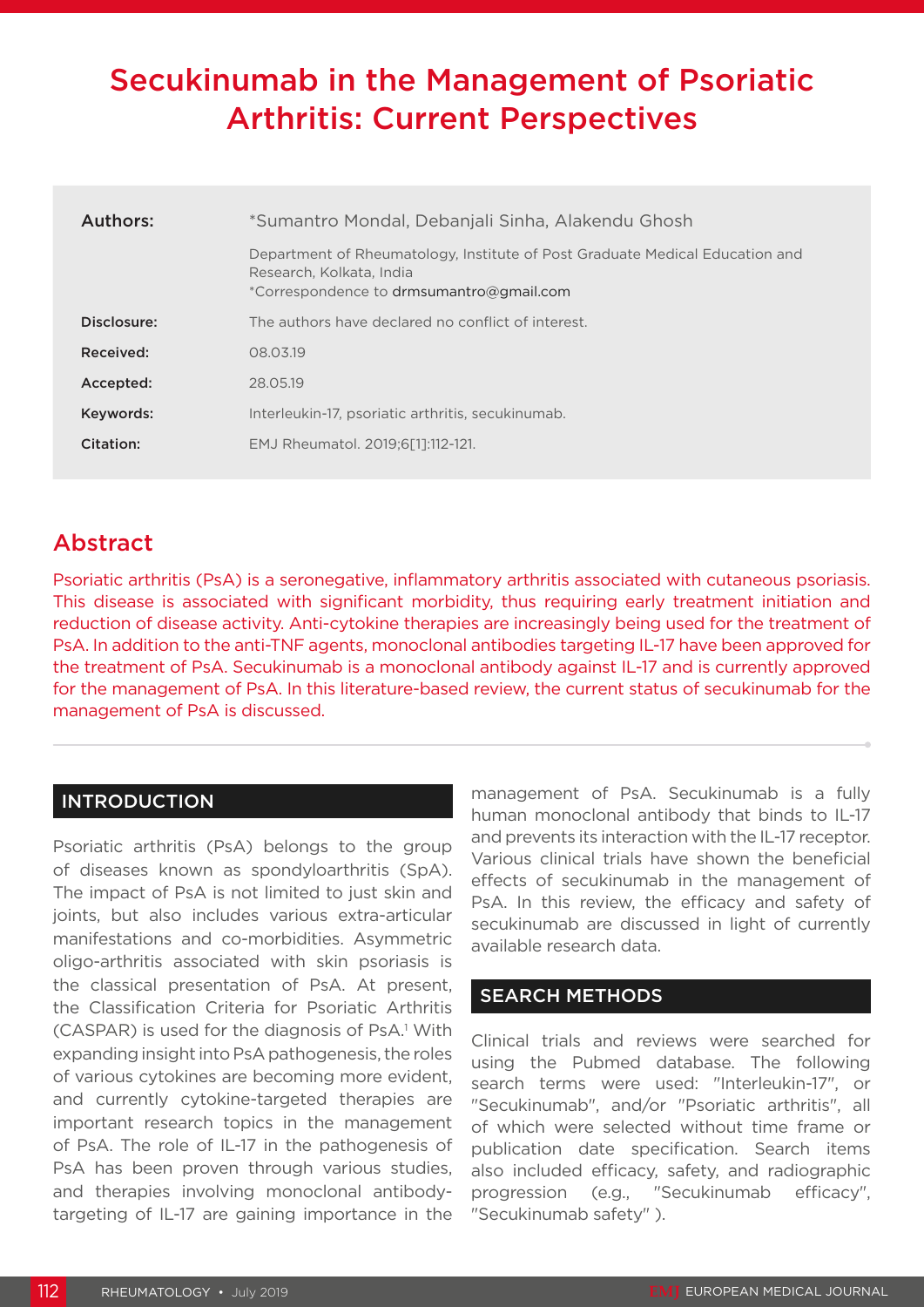#### IL-17 IN THE PATHOGENESIS OF PSORIATIC ARTHRITIS

The IL-17 group of cytokines consists of six members: IL-17A-F.<sup>2</sup> This recently discovered group of cytokines has led to a paradigm shift in the understanding of SpA pathogenesis. Th-17 cells are important sources of IL-17, and TGF-β1, IL-1β, IL-6, and IL-21 are the polarising cytokines needed by the naïve T cells to transform into Th-17 cells.<sup>3,4</sup> Survival of the Th-17 cells is dependent on IL-23.<sup>5</sup> In addition to the IL-17 family, various other cytokines are produced by Th-17 cells. Additionally, production of IL-17 is not merely restricted to the Th-17 cells, but also includes γδ T cells, mast cells, neutrophils, ILC 3 cells, and Tc-17 cells.<sup>6</sup> It has been shown that synovial fluid from PsA patients contains a large number of IL-17-producing CD4+ T cells compared to patients with osteoarthritis, where both IL-17 and its associated receptor are abundantly expressed.7 An increased number of IL-17-producing CD8+ T cells are also seen in the synovial fluid of PsA patients compared to healthy controls.<sup>8</sup> All these observations point towards a strong pathogenic role of IL-17 in PsA and rationale for targeting this cytokine for the management of this disease.

#### CLINICAL TRIALS WITH ANTI-IL-17 MONOCLONAL ANTIBODY IN PSORIATIC ARTHRITIS: SECUKINUMAB

Secukinumab is a fully human monoclonal antibody of the IgG1 subclass which binds to and neutralises IL-17, thereby preventing its binding with receptors. IL-17 acts as a pro-inflammatory cytokine. It induces the production of IL-1 and TNF-α. IL-17 promotes osteoclastogenesis by upregulating osteoblast receptor activation by NF-κB ligand. As a result of IL-17 neutralisation by secukinumab, the pro-inflammatory effects of this cytokine are blocked. Secukinumab has a proven efficacy and safety profile for the treatment of PsA.

### EFFICACY IN PSORIATIC ARTHRITIS DISEASE ACTIVITY, SKIN SCORE, FUNCTIONAL STATUS

In a Phase II, proof of concept trial by McInnes et al.,9 secukinumab did not meet the primary endpoint for the American College of Rheumatology

20 (ACR20) response at Week 6 compared to placebo; however, it showed improvement of acute phase reactant levels and quality of life in PsA patients.

The FUTURE 1 study was the first Phase III randomised control trial that showed the efficacy of secukinumab in PsA. In this study, 606 PsA patients were recruited and secukinumab was administered as an intravenous loading dose (LD) of 10 mg/kg at Weeks 0, 2, and 4, followed by subcutaneous injections of either 150 mg or 75 mg every 4 weeks. At Week 24, ACR20 response rates were significantly higher in the secukinumab group compared to the placebo (150 mg [50.0%] and 75 mg [50.5%], placebo [17.3%]; p<0.001 for both comparisons). ACR50 response at Week 24 was also observed in a larger proportion of patients in the secukinumab group compared to the placebo group (150 mg [34.7%] and 75 mg [30.7%], placebo [7.4%]; p<0.001). Significant improvements in Psoriasis Area Severity Index 75 and 90 (PASI 75 and 90) were observed, and sustained efficacy was noted up to 52 weeks. Importantly, 17–19% of secukinumab-treated patients (75 mg and 150 mg groups) were inadequate responders to at least one TNFinhibitor. Improvement of ACR20 response was observed in these patients also, suggesting the use of IL-17 blockade as an alternative treatment option in these patients.10 In the 3-year extension phase of the FUTURE 1 cohort, persistent efficacy in all endpoints, including ACR20 response, improvement of quality of life, and physical function, were documented in the secukinumab group. ACR20 response at Week 156 was observed in 76.8% and 65.2% of patients from the 150 mg and 75 mg groups, respectively. ACR50/70 responses for these two groups were 54.9/32.9% and 39.0/26.0%, respectively. The ACR20 response was proportionally higher in the anti-TNF naïve patients (81.0% and 67.3% in 150 mg and 75 mg groups, respectively) compared to the previous anti-TNF-experienced patients (61.5% and 55.6% in 150 mg and 75 mg groups, respectively).<sup>11</sup> The response rate of secukinumab observed in the FUTURE 1 trial has been summarised in Table 1.

FUTURE 2 was a multicentre, placebo-controlled, Phase III trial that included 397 patients with active PsA. In this trial, no intravenous LD was used; instead, subcutaneous secukinumab of 75, 150, or 300 mg or placebo was given at Weeks 0, 1, 2, 3, and 4, followed by the same dose every 4 weeks.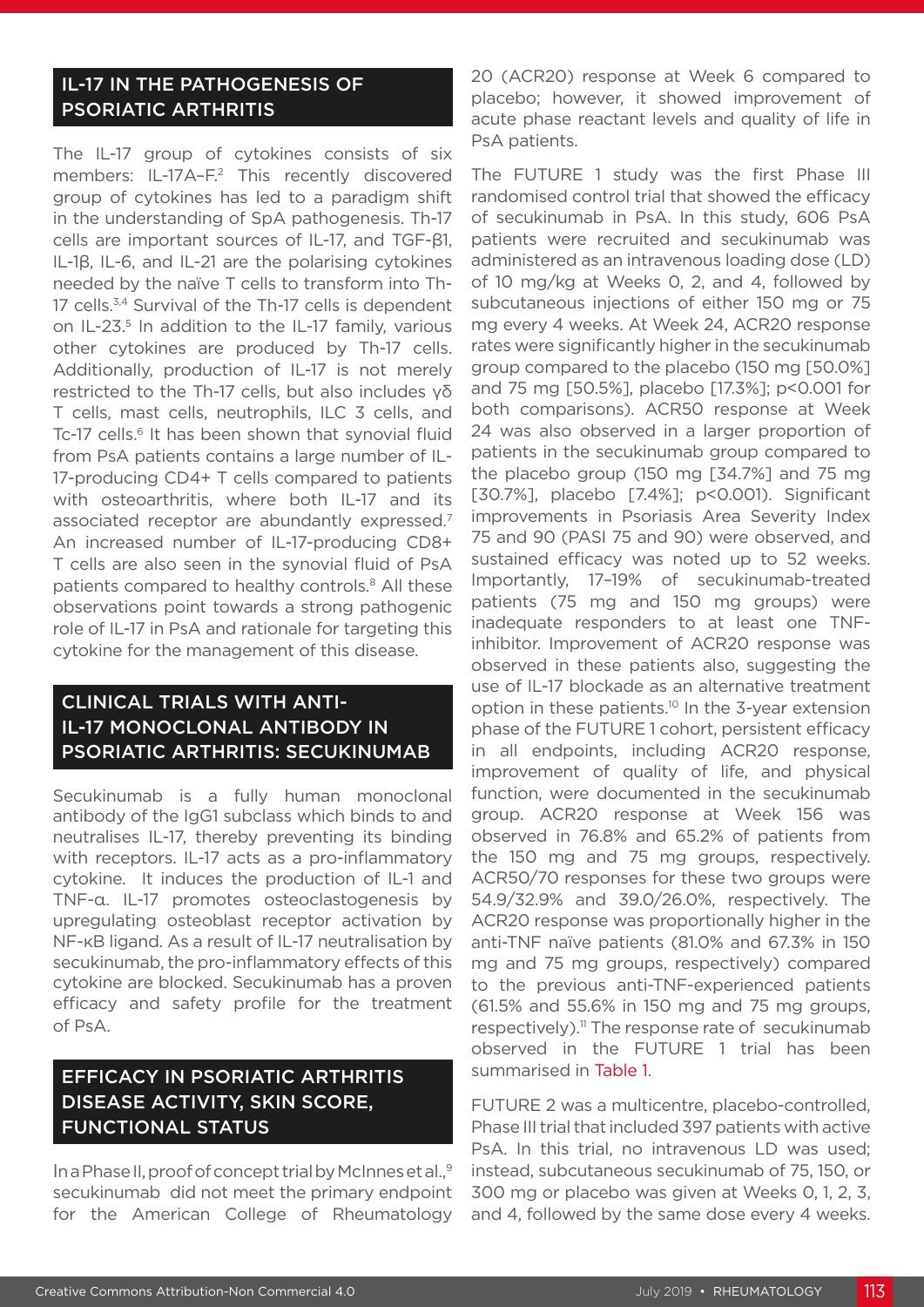Table 1: Efficacy of secukinumab on the basis of American College of Rheumatology (ACR) responses in the FUTURE 1 and 2 studies.

|                                                    | <b>ACR Responses</b>                                                                                                |                                                                                                             |                                                                                                             |  |
|----------------------------------------------------|---------------------------------------------------------------------------------------------------------------------|-------------------------------------------------------------------------------------------------------------|-------------------------------------------------------------------------------------------------------------|--|
|                                                    | ACR <sub>20</sub>                                                                                                   | ACR50                                                                                                       | ACR70                                                                                                       |  |
| <b>FUTURE 1</b><br>At Week 24                      | 10 mg/kg IV then 150 mg SC:<br>50.0% (p<0.001)                                                                      | 10 mg/kg IV then 150 mg<br>SC: 34.7% (p<0.001)                                                              | 10 mg/kg IV then 150 mg<br>SC: 18.8% (p<0.001)                                                              |  |
|                                                    | 10 mg/kg IV then 75 mg SC:<br>50.5%% (p<0.001)                                                                      | 10 mg/kg IV then 75 mg SC:<br>30.7% (p<0.001)                                                               | 10 mg/kg IV then 75 mg<br>SC: 16.8% (p<0.001)                                                               |  |
|                                                    | Placebo: 17.3%                                                                                                      | Placebo: 7.4%                                                                                               | Placebo: 2.0%                                                                                               |  |
| At Week 52                                         | 10 mg/kg IV then 150 mg SC:<br>69.5% (observed data) and<br>59.9% (missing data imputed<br>as no response).         | 10 mg/kg IV then 150 mg<br>SC: 50.0% (observed data)<br>and 43.1% (missing data<br>imputed as no response). | 10 mg/kg IV then 150 mg<br>SC: 28.2% (observed data)<br>and 24.3% (missing data<br>imputed as no response). |  |
|                                                    | 10 mg/kg IV then 75 mg SC:<br>66.9% (observed data) and<br>56.9% (missing data imputed<br>as no response).          | 10 mg/kg IV then 75 mg<br>SC: 38.4% (observed data)<br>and 32.7% (missing data<br>imputed as no response).  | 10 mg/kg IV then 75 mg<br>SC: 25.6% (observed data)<br>and 21.8% (missing data<br>imputed as no response).  |  |
| FUTURE 1,<br>3-year extension study<br>At Week 156 | 150 mg: 76.8%<br>75 mg: 65.2%                                                                                       | 150 mg: 54.9%<br>75 mg: 39.0%                                                                               | 150 mg: 32.9%<br>75 mg: 26.0%                                                                               |  |
| FUTURE 2.                                          |                                                                                                                     |                                                                                                             |                                                                                                             |  |
| At Week 24                                         | 300 mg: 54% (p<0.0001)<br>150 mg: 51% (p<0.0001)<br>75 mg: 29% (p=0.3990)<br>Placebo: 15%                           | 300 mg: 35% (p=0.0040)<br>150 mg: 35%(p=0.0555)<br>75 mg: 18% (p=0.9195)<br>Placebo: 7%                     | 300 mg: 20% (p=0.0040)<br>150 mg: 21% (p=0.0555)<br>75 mg: 6% (p=0.9195)<br>Placebo: 1%                     |  |
| At Week 52                                         | 300 mg: 73% (actual data) and<br>64% (missing data imputed as<br>non-response).                                     | 300 mg: 50% (actual data)<br>and 44% (missing data<br>imputed as non-response).                             | 300 mg: 27% (actual data)<br>and 24% (missing data<br>imputed as non-response).                             |  |
|                                                    | 150 mg: 73% (actual data) and<br>64% (missing data imputed as<br>non-response).                                     | 150 mg: 44% (actual data)<br>and 39% (missing data<br>imputed as non-response).                             | 150 mg: 23% (actual data)<br>and 20% (missing data<br>imputed as non-response).                             |  |
|                                                    | 75 mg: 67% (actual data) and<br>51% (missing data imputed as<br>non-response).                                      | 75 mg: 40% (actual data)<br>and 30% (missing data<br>imputed as non-response).                              | 75 mg: 21% (actual data)<br>and 16% (missing data<br>imputed as non-response).                              |  |
| FUTURE 2,                                          |                                                                                                                     |                                                                                                             |                                                                                                             |  |
| 2-year extension                                   | 300 mg: 69.4% (missing data<br>imputed as non-response) and<br>73.8% (observed data).                               | 300 mg: 50.6% (missing<br>data imputed as non-<br>response) and 56.0%<br>(observed data).                   | 300 mg: 33.1% (missing<br>data imputed as non-<br>response) and 38.1%<br>(observed data).                   |  |
| At Week 104                                        | 150 mg: 64.4% (missing data<br>imputed as non-response) and<br>72.7% (observed data).<br>75 mg: 50.3% (missing data | 150 mg: 36.0% (missing<br>data imputed as non-<br>response) and 42.9%<br>(observed data).                   | 150 mg: 23.1% (missing data<br>imputed as non-response)<br>and 28.6% (observed data).                       |  |
|                                                    | imputed as non-response) and<br>62.7% (observed data).                                                              | 75 mg: 28.2% (missing data<br>imputed as non-response)<br>and 37.3% (observed data).                        | 75 mg: 14.9% (missing data<br>imputed as non-response)<br>and 20.9% (observed data).                        |  |

IV: intravenous; SC: subcutaneous.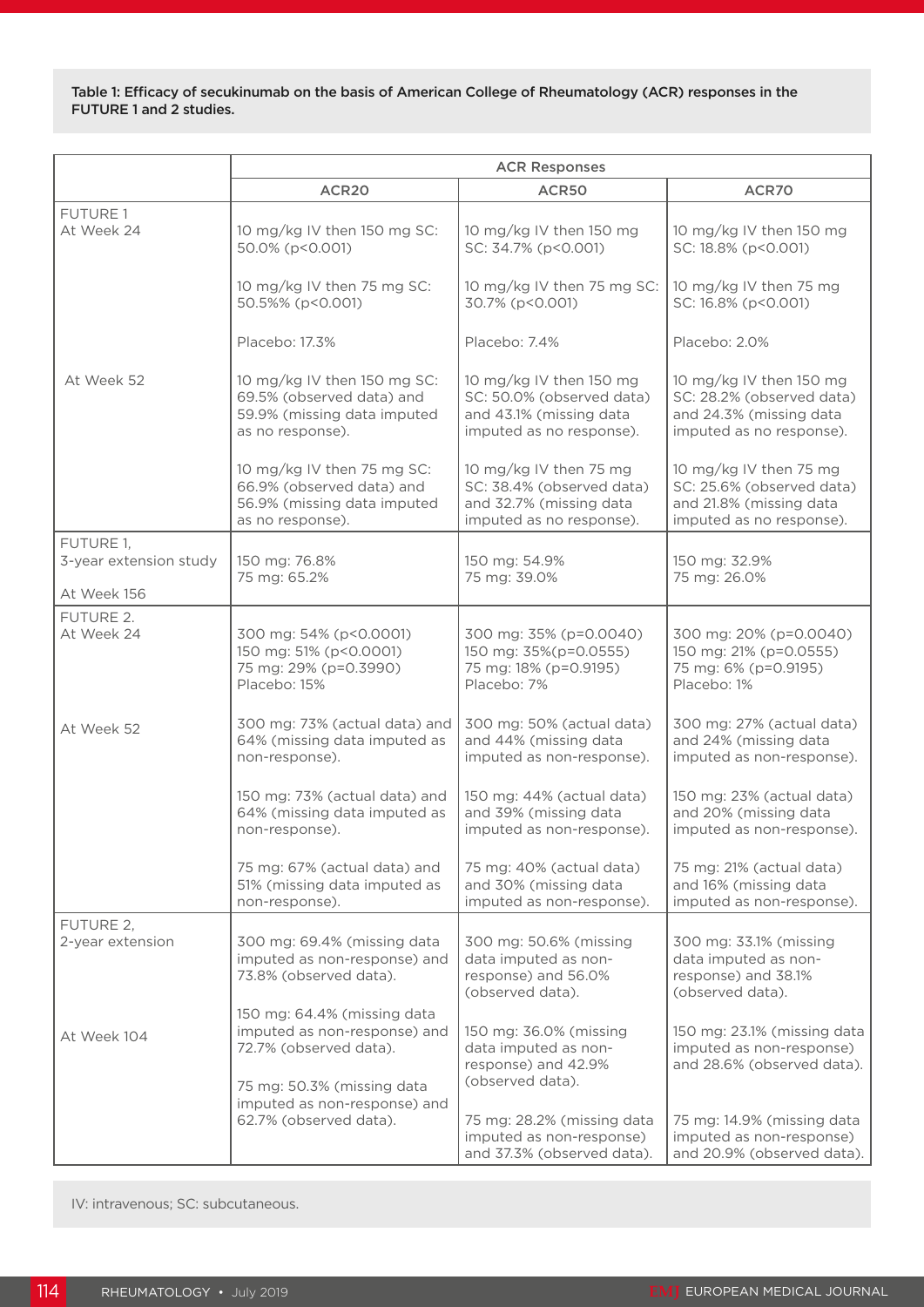Patients of the placebo group were re-randomised based on their response status at Week 16. Nonresponders received secukinumab (150 mg or 300 mg every 4 weeks) from Week 16, and responders from Week 24. From an efficacy viewpoint, both 300 mg and 150 mg secukinumab dosages elicited significantly more ACR20 responses compared to placebo (p<0.0001). ACR20 responses at Week 24 were seen in 54%, 51%, and 29% of patients from the 300mg, 150 mg, and 75 mg dosage groups, respectively, compared to 15% of patients from the placebo group. Response rates for the 75 mg secukinumab group were not statistically different from the placebo group (p=0.399), and ACR20 response was sustained through Week 52. ACR50 response was also higher in both secukinumab 300 mg (35%) and 150 mg (35%) groups, compared to the 75 mg (18%) and placebo group (7%). The proportions of patients with inadequate response to at least one TNF inhibitor were 16%, 26%, and 21% in the 300 mg, 150 mg, and 75 mg groups, respectively. Higher ACR response rates were observed in both the anti-TNF naïve and anti-TNF inadequate responders, but response magnitude was higher in the anti-TNF naïve populations. In exploratory analyses, ACR70 response was achieved in 20% and 21% of patients from the 300 mg and 150 mg groups, respectively. These values were higher than the 75 mg (6%) and placebo (1%) groups. Other secondary endpoints, including PASI 75 and PASI 90 response rates and mean changes of DAS28 C-reactive protein from baseline, were significantly higher in the secukinumab 300 mg and 150 mg groups.<sup>12</sup> Results from the 2-year extension phase of the FUTURE 2 trial showed persistent improvement of ACR20 response across all three dosage schedules (69.4% in 300 mg, 64.4% in 150 mg, and 50.3% in 75 mg groups). It is important to note that there was sustained increase in the proportion of patients with an ACR20 response over time, not only in the 300 mg and 150 mg groups, but also in the 75 mg group. Sustained clinical response was noted in both anti-TNF naïve and anti-TNF inadequate responders; however, the proportion of patients with ACR20, 50, and 70 rates were higher in the anti-TNF naïve patients. Improvement in functional status and quality of life was also documented.<sup>13</sup> Response rates of secukinumab observed in the FUTURE 2 trial has been summarised in Table 1.

The FUTURE 3 trial was designed to find the efficacy and safety of self-administered subcutaneous secukinumab by autoinjector. This study is still ongoing, and the 52-week data has showed significant efficacy of secukinumab as assessed by ACR20 response compared to placebo. More importantly, >99% of patients were able to self-administer the drug at Week 1 successfully. Absence of pain or reaction was reported by >90% of the users, and almost 88% of patients were either satisfied or very satisfied with the use of autoinjector and opined in favour of its user-friendliness.<sup>14</sup>

The FUTURE 4 study is intended to find out the safety and efficacy of subcutaneous secukinumab 150 mg with or without a LD compared to the placebo. This study is still ongoing, with an abstract having been published at the Pan-American League of Association for Rheumatology (PANLAR) congress in Buenos Aries, Argentina, in 2018. In concordance with the previous trials, it showed significantly higher ACR20 response rates in the secukinumab groups at Week 16 (41.2% in 150 mg, LD; 39.8% in 150 mg, no LD; and 18.4% in placebo; p<0.001 for both secukinumab groups versus placebo). These improvements were sustained up to 52 weeks. Clinical responses were observed in both anti-TNF naïve and inadequate responders; however, the former group showed better responses. PsA patients who received LD showed earlier and better responses than those who did not, and this was mostly observed in the TNF inadequate responders. To summarise, LD of secukinumab may be more effective in PsA patients who have previously shown inadequate response to anti-TNF agents.15

FUTURE 5 is another ongoing trial, aimed at evaluating secukinumab efficacy in reducing symptoms and radiographic progression among PsA patients. In this large study with 996 patients with active PsA, the following three dosage regimens of secukinumab have been used: 300 mg or 150 mg with LD, and 150 mg without LD. ACR20 response at Week 16 were achieved in significantly more proportions of patients in the secukinumab groups compared to the placebo (300 mg with LD [62.6%], 150 mg with LD [55.5%], 150 mg without LD [59.5%], and placebo [27.4%] [p<0.0001 for all]).

This is, however, short-term data, and we must wait for further results to be released.<sup>16</sup>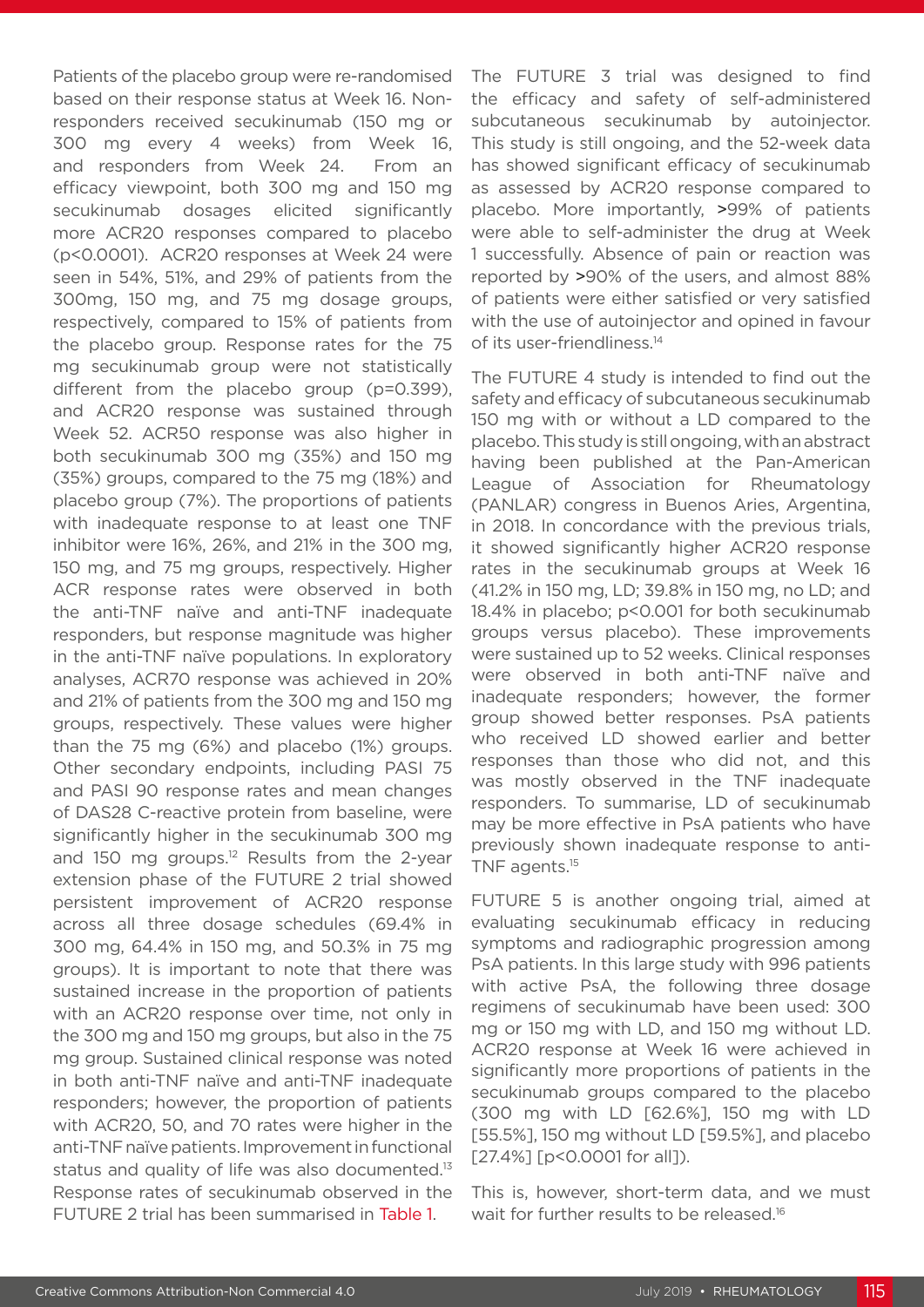| <b>Study Name</b>                            | <b>Resolution of dactylitis</b>                                       |         |  |
|----------------------------------------------|-----------------------------------------------------------------------|---------|--|
|                                              | Secukinumab                                                           | Placebo |  |
| Mease et al., <sup>10</sup> 2015. FUTURE 1   |                                                                       |         |  |
| At 24 weeks                                  | Pooled data: 52.4%                                                    | 15.5%   |  |
| At Week 52                                   | 10 mg/kg IV then 150 mg SC: 82.0%<br>10 mg/kg IV then 75 mg SC: 84.4% |         |  |
| At Week 104                                  | 10 mg/kg IV then 150 mg SC: 86.5%<br>10 mg/kg IV then 75 mg SC: 88.6% |         |  |
| At Week 156                                  | 10 mg/kg IV then 150 mg SC: 88.1%<br>10 mg/kg IV then 75 mg SC: 86.8% |         |  |
| McInnes et al., <sup>12</sup> 2015. FUTURE 2 |                                                                       |         |  |
| At Week 24                                   | Pooled data: 47%                                                      | 15.0%   |  |
| At Week 104 (considering missing<br>values)  | 300 mg: 79.9%<br>150 mg: 78%<br>75 mg: 88.6%                          |         |  |
| Nash et al., <sup>14</sup> 2018. FUTURE 3    |                                                                       |         |  |
| At Week 24                                   | 300 mg: 47.8%<br>150 mg: 38.9%                                        | 13.9%   |  |
| At Week 52                                   | 300 mg: 60.9%<br>150 mg: 52.8%                                        |         |  |

IV: intravenous; SC: subcutaneous.

#### ROLE IN MANAGEMENT OF DACTYLITIS

Dactylitis is defined as swelling of an entire digit that is not merely restricted to joints and is frequently seen in patients with SpA. In a recent study with 1,282 PsA patients, dactylitis was identified in 59.2% of patients.<sup>17</sup> An earlier Canadian study with 537 PsA patients showed that dactylitis was found in  $48.0\%$  of patients.<sup>18</sup> Indeed, dactylitis may be present in 29.0–33.5% of PsA patients at first presentation.<sup>19</sup> Flexor tendon tenosynovitis and synovitis of joints are the most commonly described pathologies in dactylitis. Soft tissue thickening and extensor tendonitis may also be present. Some studies have demonstrated a link between dactylitis and digital polyenthesitis.20,21

Data from the FUTURE trials showed the beneficial effect of secukinumab in the resolution of dactylitis. In the FUTURE 1 trial, 51.5% of PsA patients of both 150 mg and 75 mg groups had dactylitis. After 24 weeks of treatment, 52.4% of patients had resolution of dactylitis (combined data of both groups), compared to 15.5% in the placebo group.10 This effect was sustained and increased with continuation of secukinumab, and resolution of the condition at Week 156 was seen in 88.1% and 86.8% of patients of 150 mg and 75 mg dosages, respectively.<sup>11</sup>

The proportion of patients with dactylitis was somewhat less in the FUTURE 2 trial (46%, 32%, and 33% in dosage groups 300 mg, 150 mg, and 75 mg, respectively). Analysis of pooled data regarding resolution of dactylitis across all secukinumab groups did not show any significant difference from placebo (p=0.9195).<sup>12</sup>

The proportion of patients with dactylitis resolution at Week 104 was much higher than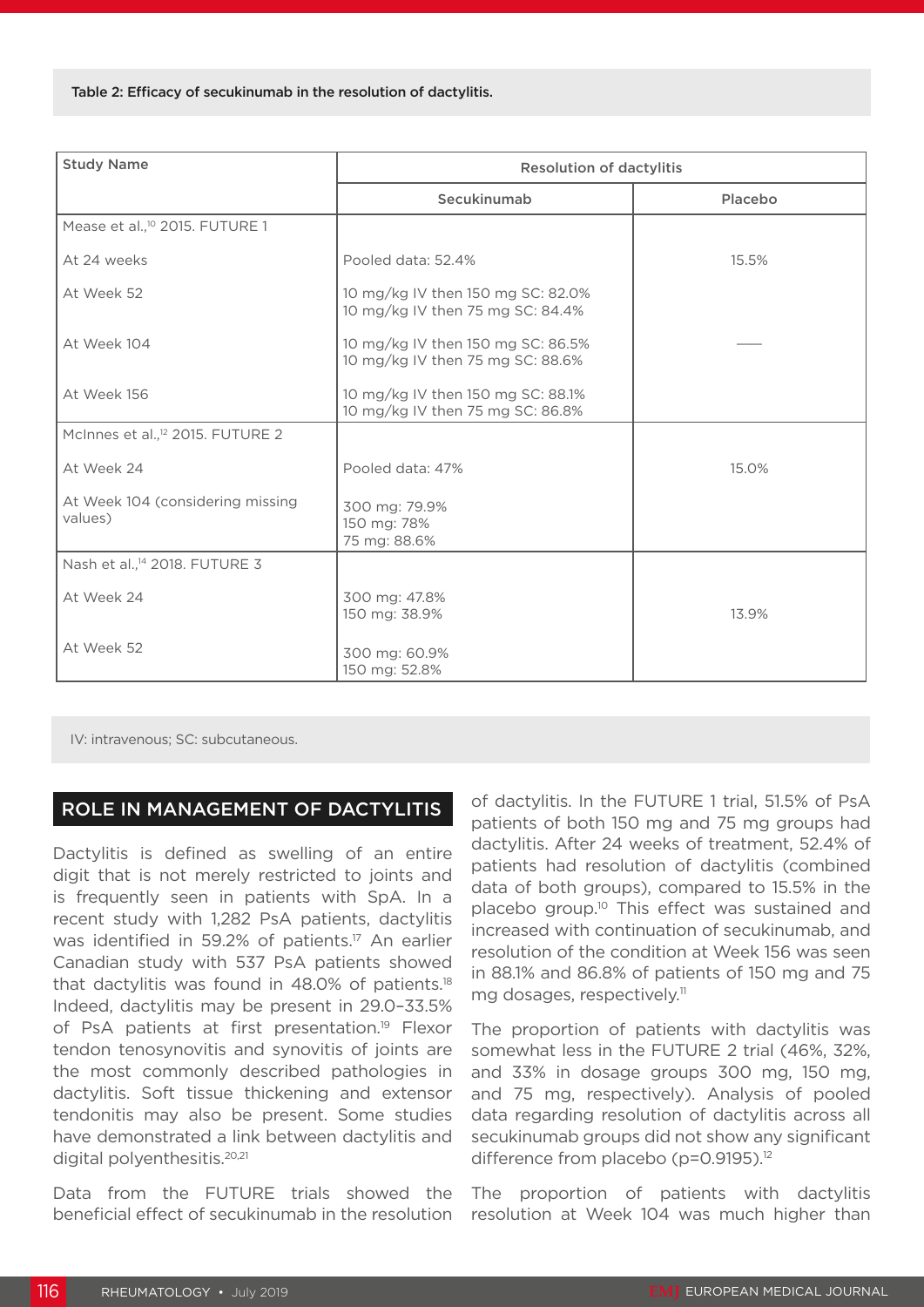Table 3: Efficacy of secukinumab in the resolution of enthesitis.

| <b>Study Name</b>                            | <b>Resolution of enthesitis</b>                                       |         |  |
|----------------------------------------------|-----------------------------------------------------------------------|---------|--|
|                                              | Secukinumab                                                           | Placebo |  |
| Mease et al. <sup>10</sup> FUTURE 1          |                                                                       |         |  |
| At 24 weeks                                  | Pooled data: 47.5%                                                    | 12.8%   |  |
| At Week 52                                   | 10 mg/kg IV then 150 mg SC: 74.8%<br>10 mg/kg IV then 75 mg SC: 75.6% |         |  |
| At Week 104                                  | 10 mg/kg IV then 150 mg SC: 74.5%<br>10 mg/kg IV then 75 mg SC: 80.3% |         |  |
| At Week 156                                  | 10 mg/kg IV then 150 mg SC: 76.7%<br>10 mg/kg IV then 75 mg SC: 74.8% |         |  |
| McInnes et al., <sup>12</sup> 2015. FUTURE 2 |                                                                       |         |  |
| At Week 24                                   | Pooled data: 40.0%                                                    | 22.0%   |  |
| At Week 104 (considering missing<br>values)  | 300 mg: 71.5%<br>150 mg: 61.8%<br>75 mg: 68.4%                        |         |  |
| Nash et al., <sup>14</sup> 2018. FUTURE 3    |                                                                       |         |  |
| At Week 24                                   | 300 mg: 39.8%<br>150 mg: 36.8%                                        |         |  |
| At Week 52                                   | 300 mg: 53.4%<br>150 mg: 46.3%                                        | 15.3%   |  |

IV: intravenous; SC: subcutaneous.

that observed at Week 24. Analysis based on the observed data showed that 88.5% (300 mg group), 92.2% (150 mg group) and 95.6% (75 mg group) of patients were free from dactylitis. These proportions were slightly lower when the analysis was done based on missing values as non-responders (79.9%, 78.0%, and 88.6% for 300 mg, 150 mg, and 75 mg, respectively).<sup>13</sup>

The Week 52 results from the FUTURE 3 trial showed dactylitis resolution rates of 60.9% and 52.8% for the 300 mg and 150 mg groups, respectively.14 Data from all these studies have clearly documented the efficacy of secukinumab in the management of dactylitis in patients with PsA. It is also obvious that improvement of dactylitis occurs with longer treatment duration. The efficacy of secukinumab in the resolution of dactylitis is presented in Table 2.

#### ROLE IN MANAGEMENT OF ENTHESITIS

Enthesitis is defined as inflammation at the sites of tendon and ligament insertion into the bone. In PsA, enthesitis may be a presenting feature or may appear later in the disease course. It has an estimated prevalence of 35.0%, and an annual incidence of 0.9%. Common sites of enthesitis are at the Achilles tendon insertion, plantar fascia, or the lateral epicondyles, but other sites may also be involved.<sup>22</sup> The efficacy of secukinumab in the resolution of enthesitis has been documented in previous studies. After 52 weeks of treatment with secukinumab, enthesitis resolution proportion ranges from 46.3-80.3% in different studies.<sup>11,13,14</sup> Enthesitis resolution rate increases with longer treatment duration. The efficacy of secukinumab in the resolution of enthesitis has been presented in Table 3.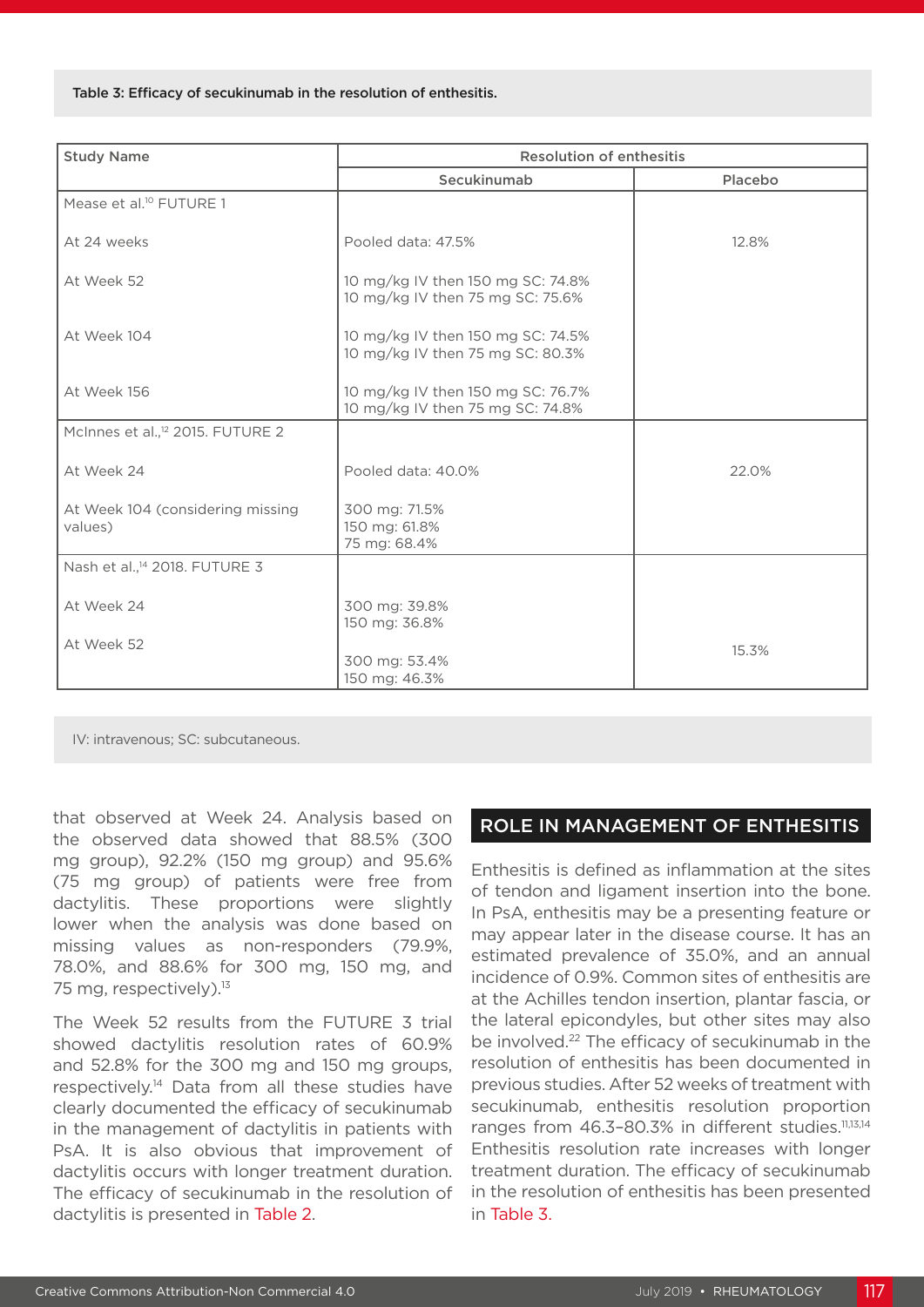#### EFFECT ON RADIOGRAPHIC PROGRESSION

Retardation of radiographic progression is another important goal in the management of PsA. Both erosion and osteoproliferation are characteristic features of bony changes in PsA. It has been estimated that 12–47% of PsA patients develop bony erosions within 2 years of disease onset.<sup>19</sup> The combination of systemic bone loss, along with new bone formation at entheseal and periosteal sites in the SpA group, is possibly mediated by IL-23 and IL-17.23-25 IL-17 promotes osteoclastogenesis thorough a signalling cascade that leads to NFκB ligand expression on osteoblasts, causing their subsequent differentiation into osteoclasts.26,27 IL-17 also has a direct effect on osteoclast differentiation.<sup>28</sup> On the contrary, the effect of IL-17 on osteoblasts is yet to be clearly elucidated. Evidence from various studies is both contradictory and supportive regarding the inhibitory effect of IL-17 on osteoblasts.29,30 A recent review concluded that the effect of IL-17 on the osteoblast depends upon multiple factors, including type of cell exposed to IL-17, the differentiation stage of that cell, and the timing and duration of IL-17 exposure.<sup>31</sup>

The effect of secukinumab on radiographic progression in PsA is quite encouraging. Data from the FUTURE 1 trial showed that patients who received secukinumab had significantly less radiographic progression than placebo group at Week 24, as assessed by mean change of van der Heijde-modified total Sharp score (mTSS) from baseline (0.13 for 150 mg group, 0.02 for 75 mg group, 0.08 for secukinumab pooled doses, and 0.57 for placebo group). At Week 52, mean changes of mTSS from baseline were 0.37, 0.22, and 0.30 for the 150 mg, 75 mg, and pooled dose groups, respectively. Three-year data showed 78.1% (150 mg) and 74.8% (75 mg) patients were radiographic non progressors (non-progression was defined as patients who had a change from baseline of ≤0.5 in mTSS during observation period).<sup>11</sup> Sub group analysis did not show any significant difference in the proportion of patients with radiographic nonprogression between anti-TNF naïve and anti-TNF experienced patients. In the secukinumab 150 mg arm, 78.0% (anti-TNF naïve) and 78.6% (anti-TNF experienced) patients were non progressors, whereas in the 75 mg arm these values were 77.7% and 65.5% respectively.<sup>11</sup>

The recently published primary result of the ongoing FUTURE 5 trial is also in favour of the beneficial effect of secukinumab in radiographic progression in PsA. At Week 24, the mean changes of mTSS from baseline were significantly lower in all secukinumab arms compared to the placebo arm. The proportions of radiographic non-progressors at 24 weeks were 88.0% (300 mg with LD), 79.8% (150 mg with LD), 83.8% (150 mg without LD), and  $73.6\%$  (placebo).<sup>16</sup> It is notable that significant proportions of patients in the placebo group were also radiographic nonprogressors. However, these data were based on a 24-week observation period and radiographic progression was assessed by X-ray. Consequently, significant changes in radiographic score may not be observed within this short time frame. Longterm data of this study may provide additional information regarding this issue.

In previous studies, radiographic progression was assessed by X-ray. It may take a longer time to appreciate significant changes by this imaging technique. MRI and CT can detect bony changes earlier than X-ray. In an open label study by Kampylafka et al.,<sup>32</sup> with 20 active PsA patients, changes in the hand joints after 24 weeks of secukinumab treatment were assessed by MRI, power doppler ultrasound, and high-resolution peripheral quantitative CT. They searched for changes in the status of synovitis, periarticular inflammation, bone erosion, enthesiophyte formation, and bone structure. There was no progression in bone erosions or enthesiophytes as detected by MRI and high-resolution peripheral quantitative CT. Secukinumab treatment resulted in cessation of progression of both catabolic and anabolic bone changes in the peripheral joints of PsA patients.<sup>32</sup> Data available so far from these studies is clearly indicative of protective effects of secukinumab in the radiographic progression of PsA. Sensitive imaging modalities can detect this effect earlier than through conventional radiography.

#### SAFETY DATA

For the widespread use of any biologic agent, safety issues are a major concern. Adverse event rates from the FUTURE 1 trial during the 16-week placebo controlled period did not show any significant difference between secukinumab and placebo groups (64.9% in 150 mg, 60.4% in 75 mg,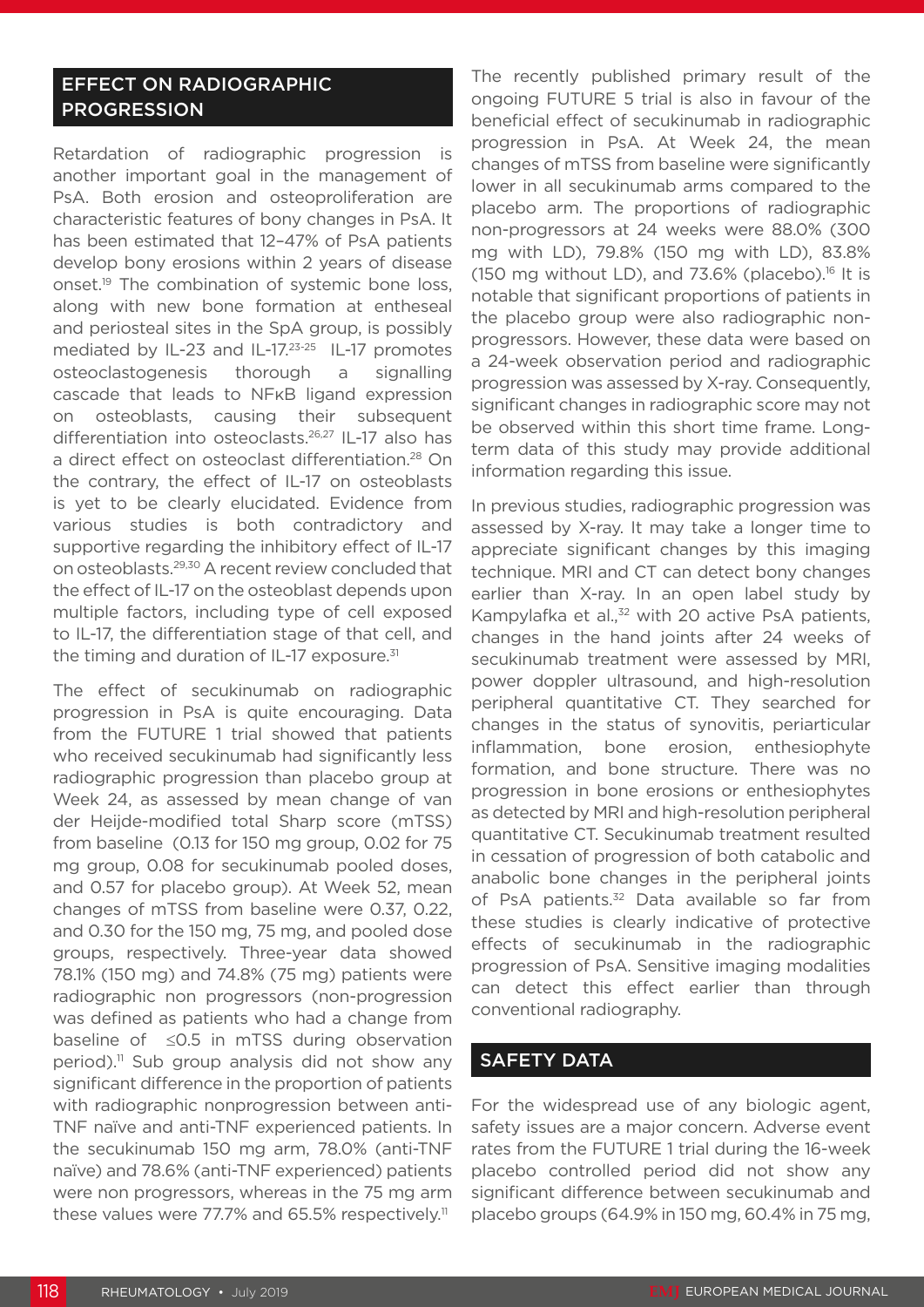and 58.4% of patients in the placebo group).<sup>10</sup> Most of the adverse events were of mild-to-moderate degree. During the 104-week extension periods of the FUTURE 1 and 2 trials, nasopharyngitis was a common adverse event noted in the secukinumab group (among 13.4% and 13.6% patients in FUTURE 1 and 2 trials, respectively), followed by upper respiratory tract infections (among 12.6% of patients in both FUTURE 1 and 2 trials). Diarrhoea and headache were also seen, but less frequently. Oral candidiasis was reported in four patients each in the 150 mg and 75 mg groups (approximately in 2% of patients). No treatment withdrawal was required for *candida* infection. New tuberculosis or its reactivation was not reported. Neutropaenia was also reported in both FUTURE 1 and 2 trials, but rates of malignancy or inflammatory bowel disease were quite low. In the FUTURE 1 trial, exposure-adjusted rates of serious events among secukinumab 150 mg and 75 mg arms were 11.5 and 7.4 per 100 patient-years, respectively. During the safety period, four patients in the secukinumab 75 mg group had a stroke (exposure-adjusted rate: 0.6/100 patient-years). Two patients from both 150 mg and 75 mg groups experienced myocardial infarction (rate: 0.3/100 patientyears). Drug discontinuation rates were low across all these trials. Drug discontinuation rate in the 156-week extension period of the FUTURE 1 trial were 6.21% and 3.40% in secukinumab 150 mg and 75 mg groups, respectively (data from patients in extension full analysis set).<sup>11</sup> Two year data from FUTURE 2 trial showed that 86% and 76% of patients in the 300 mg and 150 mg groups, respectively, completed the 104-week trial period.<sup>13</sup>

#### ADDITIONAL THERAPIES

In addition to secukinumab, other molecules targeting IL-17 are also under investigation in clinical trials. Ixekizumab is a humanised, monoclonal antibody targeting IL-17. One recent trial evaluated the efficacy of this biological agent in the management of PsA. Initial reports of a Phase III trial with ixekizumab in biologicnaïve PsA patients (SPIRIT-P1) showed the efficacy of this agent in reducing disease activity and improving physical function.<sup>33</sup> Fiftytwo week data of the SPIRIT-P1 trial also showed sustained efficacy and reasonable safety profile

of this drug in PsA.<sup>34</sup> Bimekizumab neutralises both IL-17 and IL-17F. One recent proof of concept trial showed its efficacy in PsA.<sup>35</sup> Brodalumab is a fully human, recombinant monoclonal antibody of IgG2 subclass which binds to the high affinity receptor IL-17RA. It is already approved for the management of severe plaque psoriasis, and some previous studies have shown its efficacy in the treatment of PsA. However, suicidal tendency may be a major symptom concerning the use of Brodalumab.

### CURRENT RECOMMENDATIONS FOR USE OF SECUKINUMAB AND OTHER BIOLOGICS IN PSORIATIC ARTHRITIS

Secukinumab is being approved by the European Medicines Agency (EMA) for the treatment of adult patients with active PsA. As per the European League Against Rheumatism (EULAR) guidelines, IL-17-targeted therapy can be used in PsA patients with peripheral arthritis not/inadequately responding to at least one conventional synthetic disease-modifying antirheumatic drug and in whom anti-TNF therapy is not suitable for use. The Group for Research and Assessment of Psoriasis and Psoriatic Arthritis (GRAPPA) recommends for the use of any biologics (anti-TNF, anti-IL-12/23) in PsA patients with peripheral arthritis, even at an earlier stage if poor prognostic factors are present. IL-17-targeted therapy has been conditionally recommended, as Phase III data regarding secukinumab were not fully published at the time of publication of this guideline. For nail psoriasis, biologics (anti-TNF, anti-IL-12/23, or anti IL-17) are the preferred initial therapy. For the management of skin psoriasis, GRAPPA recommends biologics if conventional treatment fails; however, in severe disease, biologics can be used as the initial therapy. For dactylitis, biologics (anti-TNF, anti-IL-12/23) are recommended if conventional therapy fails or even as initial therapy. Anti-IL-17 is again conditionally recommended. For enthesitis, biologics or nonsteroidal anti-inflammatory drugs can be used in non-responders to physiotherapy.

#### CONCLUSIONS

Currently available data are clearly indicative of the significant efficacy of anti-IL-17 monoclonal antibodies in reducing symptoms of PsA. Three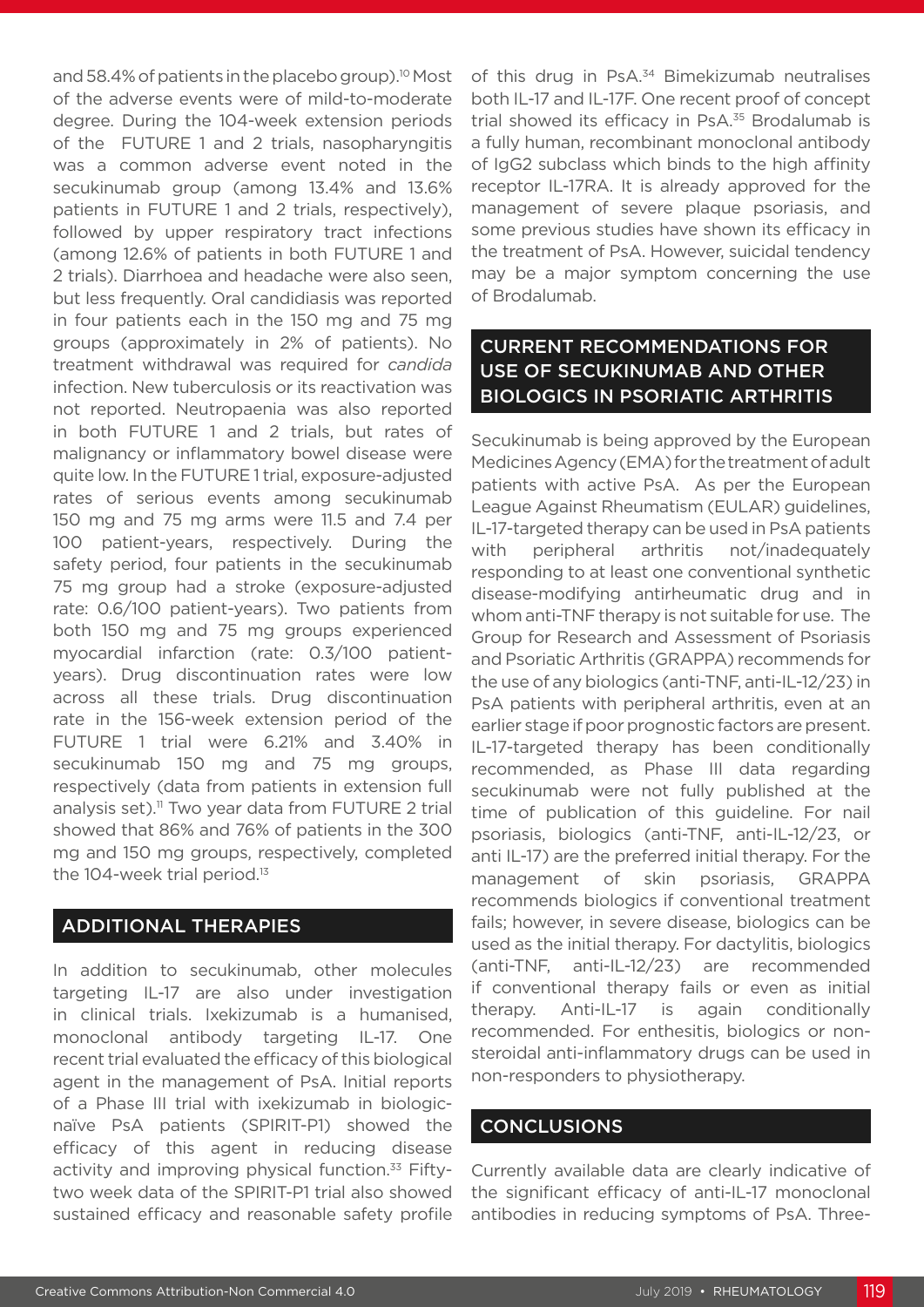sustained and incremental efficacy for this agent. This drug has an acceptable safety profile and inhibitory effect on the radiographic progression in PsA. Secukinumab is approved by both the U.S. Food and Drug Administration (FDA) and EMA for the management of moderate to severe PsA. In their recent guidelines, both EULAR and the GRAPPA have included anti-IL-17 therapy

year data of secukinumab has also shown for the management of PsA. On the contrary, no efficacy or safety data of secukinumab is available beyond 156 weeks. Data regarding the long-term effects on radiographic progression are also lacking beyond this duration, as well as regarding treatment duration and drug-free remission status. Results of ongoing trials may elucidate these lines of inquiry.

#### References

- 1. Taylor W et al.; CASPAR Study Group. Classification criteria for psoriatic arthritis: Development of new criteria from a large international study. Arthritis Rheum. 2006;54(8):2665-73.
- 2. Chyuan IT, Chen JY. Role of interleukin- (IL-) 17 in the pathogenesis and targeted therapies in spondyloarthropathies. Mediators Inflamm. 2018;2018.
- 3. Volpe E et al. A critical function for transforming growth factor-beta, interleukin 23 and proinflammatory cytokines in driving and modulating human T(H)-17 responses. Nat Immunol. 2008;9(6):650-7.
- 4. Wei L et al. IL-21 is produced by Th17 cells and drives IL-17 production in a STAT3-dependent manner. J Biol Chem. 2007;282(48):34605-10.
- 5. Stritesky GL et al. IL-23 promotes maintenance but not commitment to the Th17 lineage. J Immunol. 2008;181(9):5948-55.
- 6. Blauvelt A Chiricozzi A. The immunologic role of IL-17 in psoriasis and psoriatic arthritis pathogenesis. Clin Rev Allergy Immunol. 2018;55(3):379-90.
- 7. Raychaudhuri SP et al. IL-17 receptor and its functional significance in psoriatic arthritis. Mol Cell Biochem. 2012;359(1-2):419-29.
- 8. Menon B et al. Interleukin-17+CD8+ T cells are enriched in the joints of patients with psoriatic arthritis and correlate with disease activity and joint damage progression. Arthritis Rheumatol. 2014;66(5):1272-81.
- 9. McInnes IB et al. Efficacy and safety of secukinumab, a fully human antiinterleukin-17A monoclonal antibody, in patients with moderate-to-severe psoriatic arthritis: A 24-week, randomised, double-blind, placebocontrolled, phase II proof-of-concept trial. Ann Rheum Dis. 2014;73(2):349- 56.
- 10. Mease PJ et al. FUTURE 1 Study Group. Secukinumab inhibition of interleukin-17A in patients with psoriatic arthritis. N Engl J Med. 2015;373(14):1329-39.
- 11. Mease PJ et al. Secukinumab in the treatment of psoriatic arthritis: Efficacy and safety results through 3 years from the year 1 extension of the randomised phase III FUTURE 1 trial. RMD Open. 2018;4(2):e000723.
- 12. McInnes IB et al.; FUTURE 2 Study Group. Secukinumab, a human antiinterleukin-17A monoclonal antibody, in patients with psoriatic arthritis (FUTURE 2): A randomised, doubleblind, placebo-controlled, Phase 3 trial. Lancet. 2015;386(9999):1137-46.
- 13. McInnes IB et al. Secukinumab sustains improvement in signs and symptoms of psoriatic arthritis: 2 year results from the phase 3 FUTURE 2 study. Rheumatology (Oxford). 2017;56(11):1993-2003.
- 14. Nash P et al.; FUTURE 3 study group. Efficacy and safety of secukinumab administration by autoinjector in patients with psoriatic arthritis: Results from a randomized, placebocontrolled trial (FUTURE 3). Arthritis Res Ther. 2018;20(1):47.
- 15. Kivitz A et al. Primary results through 52 weeks from a Phase-3 randomized placebo-controlled study (FUTURE 4). Abstract 364. PANLAR congress, April, 2018.
- 16. Mease P et al. Secukinumab improves active psoriatic arthritis symptoms and inhibits radiographic progression: Primary results from the randomised, double-blind, Phase III FUTURE 5 study. Ann Rheum Dis. 2018;77(6):890-97.
- 17. Yamamoto T et al.; Working Group of the Epidemiological Survey in the Japanese Society for Psoriasis Research. Epidemiological analysis of psoriatic arthritis patients in Japan. J Dermatol. 2016;43(10):1193-6.
- 18. Brockbank JE et al. Dactylitis in psoriatic arthritis: A marker for disease severity? Ann Rheum Dis. 2005;64(2):188-90.
- 19. Kane D et al. A prospective, clinical and radiological study of early psoriatic arthritis: An early synovitis clinic experience. Rheumatology (Oxford). 2003;42(12):1460-8.
- 20. Bakewell CJ et al.; OMERACT

Ultrasound Task Force. Ultrasound and magnetic resonance imaging in the evaluation of psoriatic dactylitis: Status and perspectives. J Rheumatol. 2013;40(12):1951-7.

- 21. Tan AL et al. High-resolution MRI assessment of dactylitis in psoriatic arthritis shows flexor tendon pulley and sheath-related enthesitis. Ann Rheum Dis. 2015;74(1):185-9.
- 22. Polachek A et al. Clinical enthesitis in a prospective longitudinal psoriatic arthritis cohort: Incidence, prevalence, characteristics, and outcome. Arthritis Care Res (Hoboken). 2017;69(11):1685- 91.
- 23. Kocijan R et al. Quantitative and qualitative changes of bone in psoriasis and psoriatic arthritis patients. J Bone Miner Res. 2015;30(10):1775-83.
- 24. Neerinckx B, Lories R. Mechanisms, impact and prevention of pathological bone regeneration in spondyloarthritis. Curr Opin Rheumatol. 2017;29(4):287-92.
- 25. Simon D et al. Analysis of periarticular bone changes in patients with cutaneous psoriasis without associated psoriatic arthritis. Ann Rheum Dis. 2016;75(4):660-6.
- 26. Kotake S et al. IL-17 in synovial fluids from patients with rheumatoid arthritis is a potent stimulator of osteoclastogenesis. J Clin Invest. 1999;103(9):1345-52.
- 27. Lee Y. The role of interleukin-17 in bone metabolism and inflammatory skeletal diseases. BMB Rep. 2013;46(10):479-83.
- 28. Yago T et al. IL-17 induces osteoclastogenesis from human monocytes alone in the absence of osteoblasts, which is potently inhibited by anti-TNF-alpha antibody: A novel mechanism of osteoclastogenesis by IL-17. J Cell Biochem. 2009;108(4):947-55.
- 29. Huang H et al. IL-17 stimulates the proliferation and differentiation of human mesenchymal stem cells: Implications for bone remodeling. Cell Death Differ. 2009;16(10):1332-43.